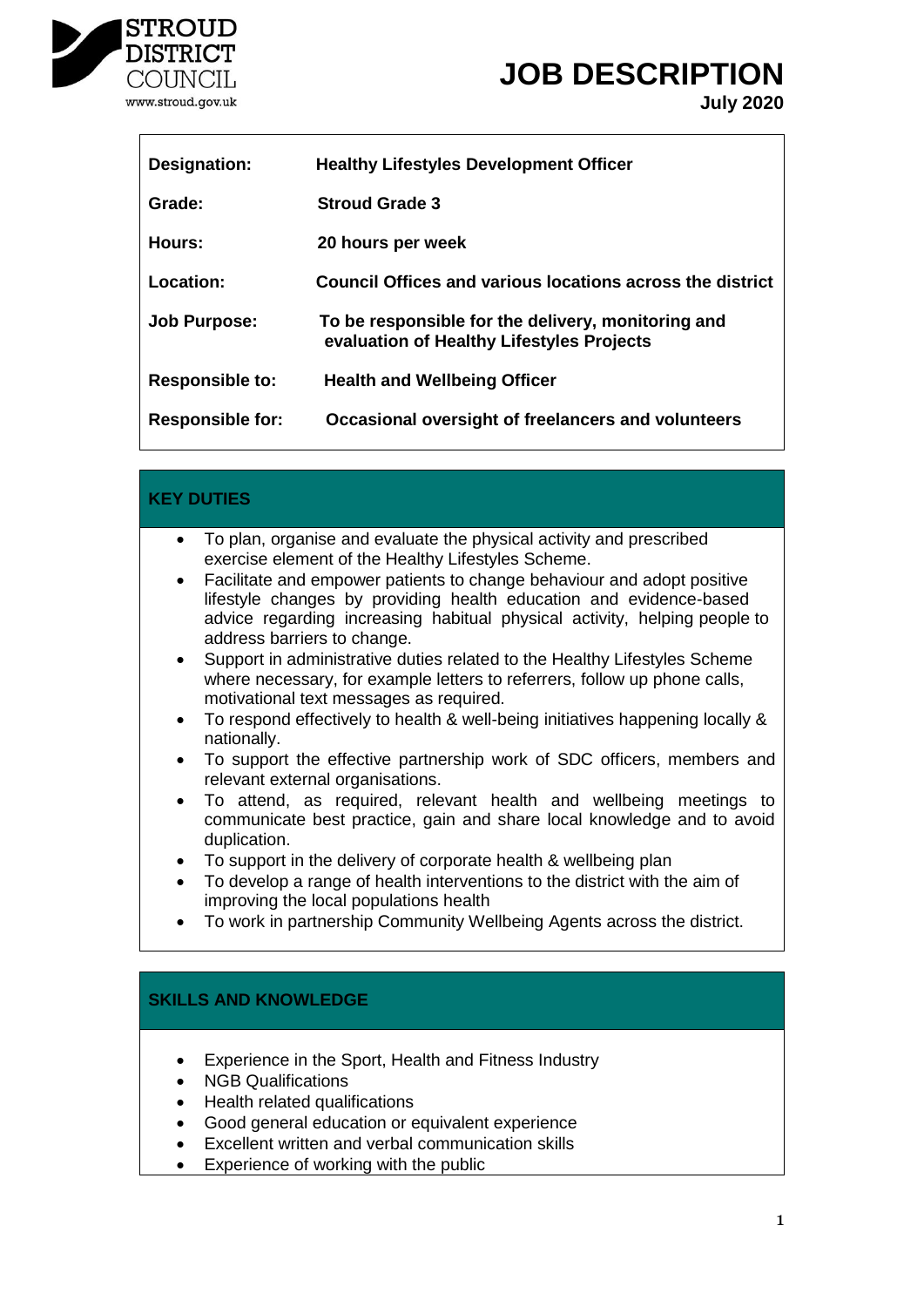

# **JOB DESCRIPTION**

**July 2020**

- Ability to manage own time and workload
- Ability to work unsupervised
- Awareness of issues surrounding health inequalities
- IT literate

Ability to undertake work concerning more involved tasks confined to one function area of activity which requires a good standard of practical knowledge and skills in that area of activity

### **COMPLEXITY AND CREATIVITY**

- To develop workshops, classes and exercise opportunities to low to medium risk population groups, including people from deprived communities
- To work in partnership and maintain effective networks
- Respond to queries and complaints
- Wider understanding of multi agency agendas and priorities
- Ability to use initiative to develop schemes and one off activities in line with the health & wellbeing agenda.
- Be creative and innovative in approach to new healthy lifestyles projects.
- Flexibility to work within the internal services of the Council and in both the County and national arena

Creativity is a feature of the job but exercised within the general framework of recognised procedures

# **JUDGEMENT AND DECISIONS**

Work is carried out within clearly defined rules and procedures

#### **CONTACTS**

- Members of the Council and officers
- Members and staff of other local authorities and partner agencies
- Members of the public
- Local GPs and health staff

#### **RESOURCES**

Little responsibility for physical or financial resources.

#### **TRAVEL DESIGNATION**

Casual